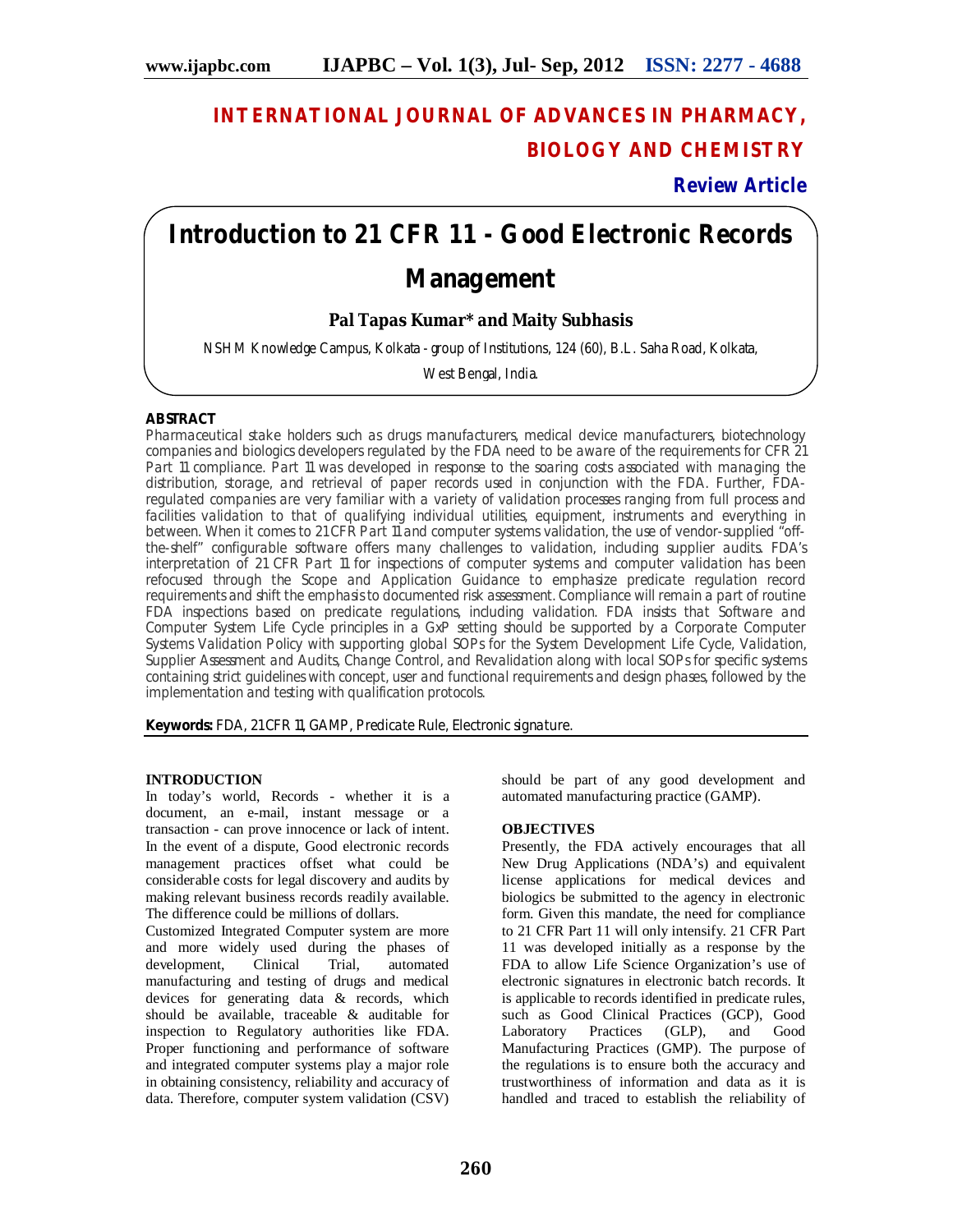data submitted to the agency for drug or device approval process.

**Title 21** in the *Code of Federal Regulations* regulates the Food and Drugs in United States of America. **Part 11** within this *Code of Federal Regulations* is related to FDA guidelines about electronic records and electronic signatures. The regulations in this part set forth the criteria under which the FDA considers electronic records, electronic signatures, and handwritten signatures executed to electronic records to be trustworthy, reliable, and generally equivalent to paper records and handwritten signatures executed on paper. 21 CFR Part 11, states the requirements for procedures for creating, modifying, maintaining, archiving, retrieving, and transmitting electronic records and electronic signatures (Biometric signatures preferable) by virtue of which they can be considered or rendered to be trustworthy, reliable and equivalent to paper records. CFR 21 Part 11 requires that a drug manufacturer, medical device manufacturer and biologics developers and all other industries regulated by FDA to implement controls for their electronic system, like audits, documentation for software, system validations, audit trails, electronic signatures – both Digital  $\&$ Biometric, and for systems which are handling the electronic data which is required to be maintained by the FDA predicate rules or the systems which process data used for demonstration of compliance of a requirement or a rule.

- In Laboratory situations, this includes any laboratory results used to determine quality, safety, strength, efficacy or purity (GLP).
- In Clinical trials, this includes all data to be reported as part of the clinical research used to determine the safety, toxicity, efficacy of the trial (GCP).
- In manufacturing environments, this includes all decisions related to product release and product quality (GAMP, GXP & cGMP).
- CFR21 part 11 also applies to the electronic submissions made to FDA like ANDA, NDA.

Paper documents are still considered if a firm keeps **"Hard copies"** of all mandatory records; for regulatory purpose the paper documents are also considered as authoritative documents. Records must also be maintained or submitted in accordance with all predicate rule requirements, including predicate rule record and recordkeeping requirements. If electronic records are illegible, inaccessible, or corrupted the manufacturers are still subject to those requirements.

#### **THE SALIENT REQUIREMENTS OF 21 CFR 11**

- Validation
- Limited access to systems and data
- Control of system documentation, security & archiving.
- Accurate & raw data generation & protection of data integrity
- Electronic audit trail
- Requirements related to electronic signatures  $\&$  binding signatures with records- $\&$  binding signatures with handwritten, electronic (Biometric)
- Digital signatures for open systems
- Accountability for electronic signatures
- Accountability of maintaining authentic records
- Accurate and complete copies
- Instant retrieval of data and meta data for FDA access
- Use of operational system checks, Use of authority checks, Use of device checks
- Training/qualification of people &<br>establishment of written policies of establishment of written policies of responsibility.

The computerized records that the firm keeps to make it easier to sort or find certain information would not necessarily have to comply with Part 11 regulations. According to the old interpretation the mere existence of electronic data in or around a product or plant was considered to be an electronic record of the rule. For example: If a firm has a database for product complaints history and follow up, but still records everything on paper **(and the printed paper copy is the official record),** the database would not have to comply with Part 11. **However, if the database is the only record, the database would have to comply with Part 11**.

**Data integrity and fraud -another looming crisis** However, security concerns surrounding wet ink signatures surfaced as it became apparent these signatures including the content they were attesting to could be easily falsified. There had been incidences reported that loss of data integrity, data manipulation and fraud appears to be increasing. Regulatory agencies have also noted that analytical laboratories are using electronic record system for processing and storage of data from precision analytical equipments like the Atomic absorption and HPLC instruments,

- Equipments are not set up to control the security and data integrity in that the system is not password controlled,
- There is no systematic back-up provision, and no trace of audit trail of the system capabilities.
- The system does not appear to be designed and controlled in compliance with the requirements of 21 CFR, Part 11, Electronic Records.
- Biased manipulation of data resulting in the acceptance of failed runs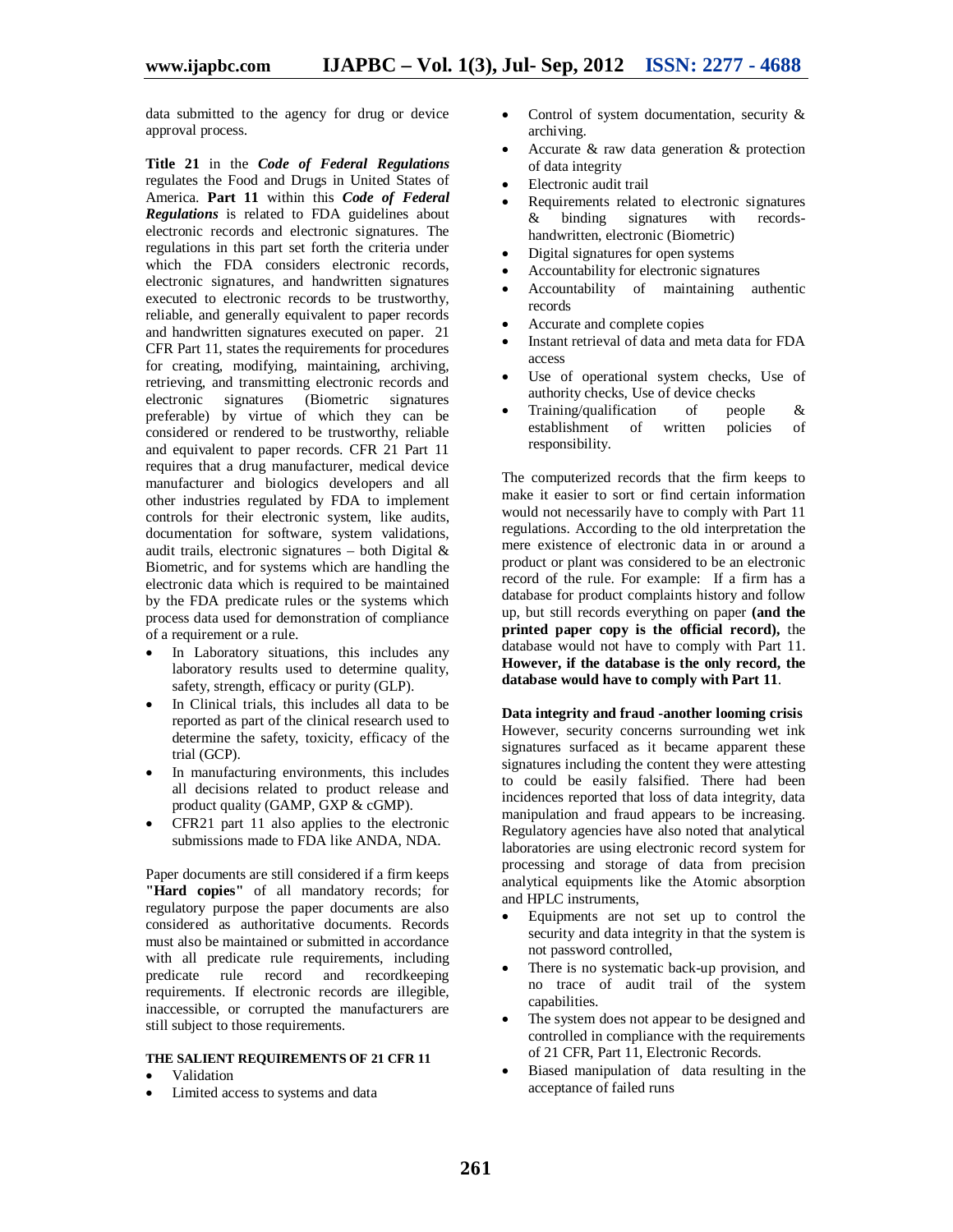- Intentional manipulations of chromatograms by cutting & pasting chromatographic data so that initial out-of-specification test results are brought into specifications
- Altering weights of samples and standards in analytical calculations<br>Changing chroma
- chromatogram processing parameters
- Manipulation of operation parameters of stability testing data changing calculations to bring out-of-specification results within specifications
- Placed the in-specification assay results into the batch production and control record
- In order to overcome the issues, changes have been brought down for implementing narrowing the scope of 21 CFR 11.
- Risk based validation, record retention, electronic copies, e-audit trail
- Extend risk based controls to other areas of Part 11
- Enforcement discretion replaced by risk based approaches
- Less prescriptive, e.g., other options for audit trail
- No distinction between closed and open systems

#### **FDA 21CFR11 INSPECTION: FREEQUENTLY ASKED QUESTIONS**

- Who is allowed to input data?
- Who can access data?
- Who is allowed to change or modify data?
- What is the "Likelihood" for a change of data?
- Can a change impact product quality?
- How do you know who entered and modified the data?
- How do you know which data had been changed?
- When do you lock down the data input?
- Can you do the following actions? "Show me some data, show me you can see the history of the data, show me you control the data life cycle."
- Is the system validated and are the requirements met?
- Can you demonstrate compliance with predicate rules without e-records?
- Will the print-outs preserve content and meaning?
- Do regulated activities rely on electronic records?
- Can you show me the documents and results of the validation activities?
- Does the validation include: "Pass/fail, signature, date/time stamp"; and "objective evidence - screen prints or page printouts with a link to the direction that generated the output."?

Verification answers the question: "Was the product built right?"

and Validation answers the question: "Was the right product built right?"

| <b>Paper Records</b> /<br><b>Hand written Sigs</b>                                                                                                                                                   | <b>E-Records / E-Signatures</b>                                                                                                                                                                                                                 |
|------------------------------------------------------------------------------------------------------------------------------------------------------------------------------------------------------|-------------------------------------------------------------------------------------------------------------------------------------------------------------------------------------------------------------------------------------------------|
| $(+)$ Fixed Representation<br>$(+)$ Durable<br>(+) Changes Very Evident<br>$(+)$ Copies Evident<br>(+) Signatures Hard to Forge<br>(-) Need Storage Space<br>(-) Inefficiency of Search /<br>Sharing | $(+)$ Global Sharing<br>$(+)$ Rapid Analysis and<br>Search<br>(+) Efficient Review and<br>Approval<br>(-) Changes / Copies Not<br>Evident<br>(-) Selective Data Views<br>(-) Higher Possibility of<br>Data Loss<br>(-) Easy to Forge Signatures |

#### **CRITICAL SUCCESS FACTORS**

- Validation activities in manufacturing, toxicology, clinical, regulatory and marketing (label approval) will need to be better process focused, requiring definition of inputs and outputs with, procedural controls governing the process activities and standards dictating the format and content of inputs and outputs and well documented.
- Configuration management, security management and periodic review and quality management must be a continual process.
- Record retention and record disposal practices need to be revised to reflect company requirements to comply with new regulatory requirements
- Documentation standards and practices should be created that systematize the processes for creating and maintaining documents.
- Planning will have to take into consideration re-engineering, replacement, or retirement of a computer system when operating costs increase or business process changes.
- Requires effective change control.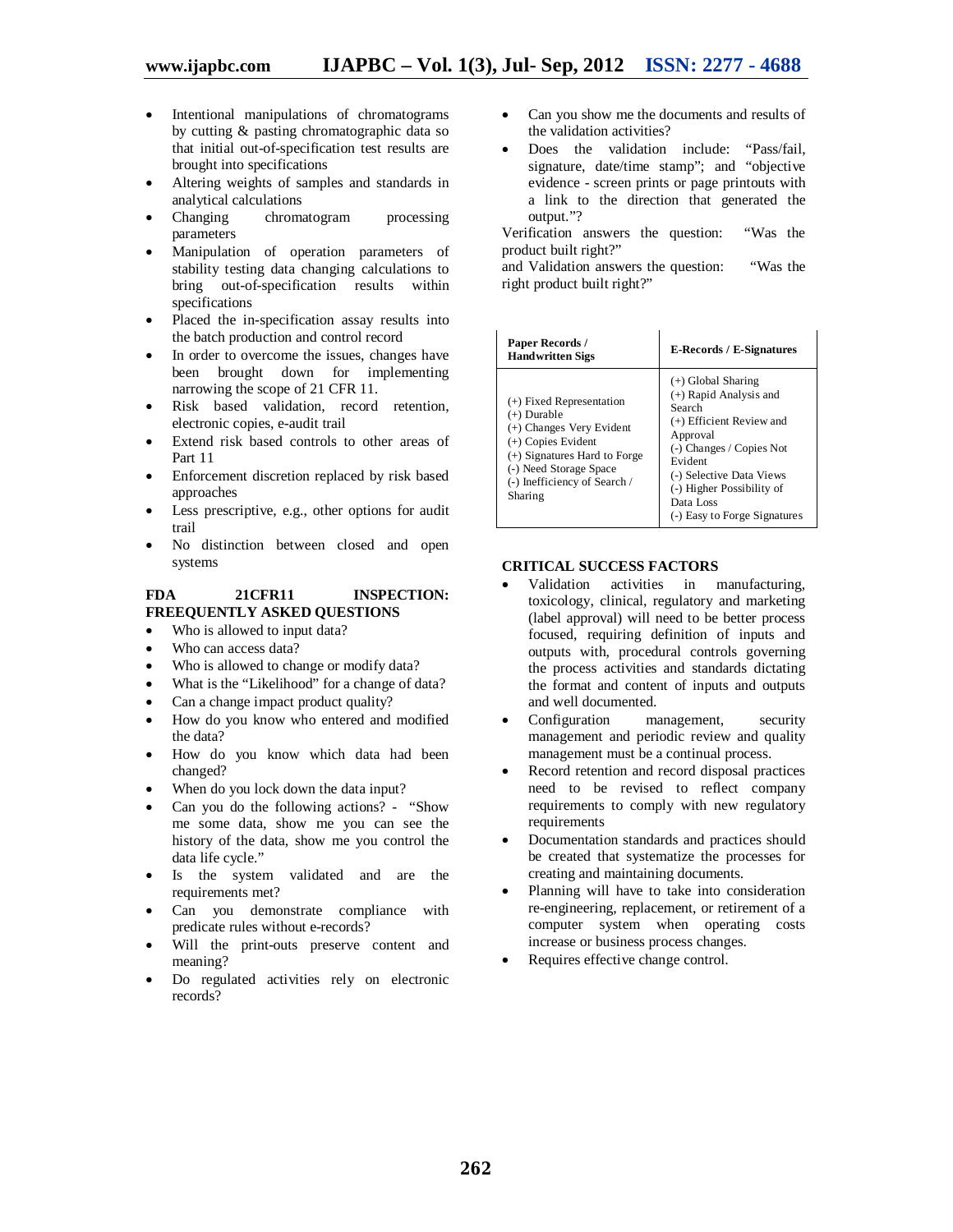

#### **STEPS FOR IMPLEMENTATION OF THE NEW APPROACH**

- 1. Identify records required by regulations
- 2. Identify risks of records-e.g., high, medium, low
- 3. Document business practices
- 4. Identify Part 11 requirements
- 5. Define system requirements
- 6. Develop and implement project plans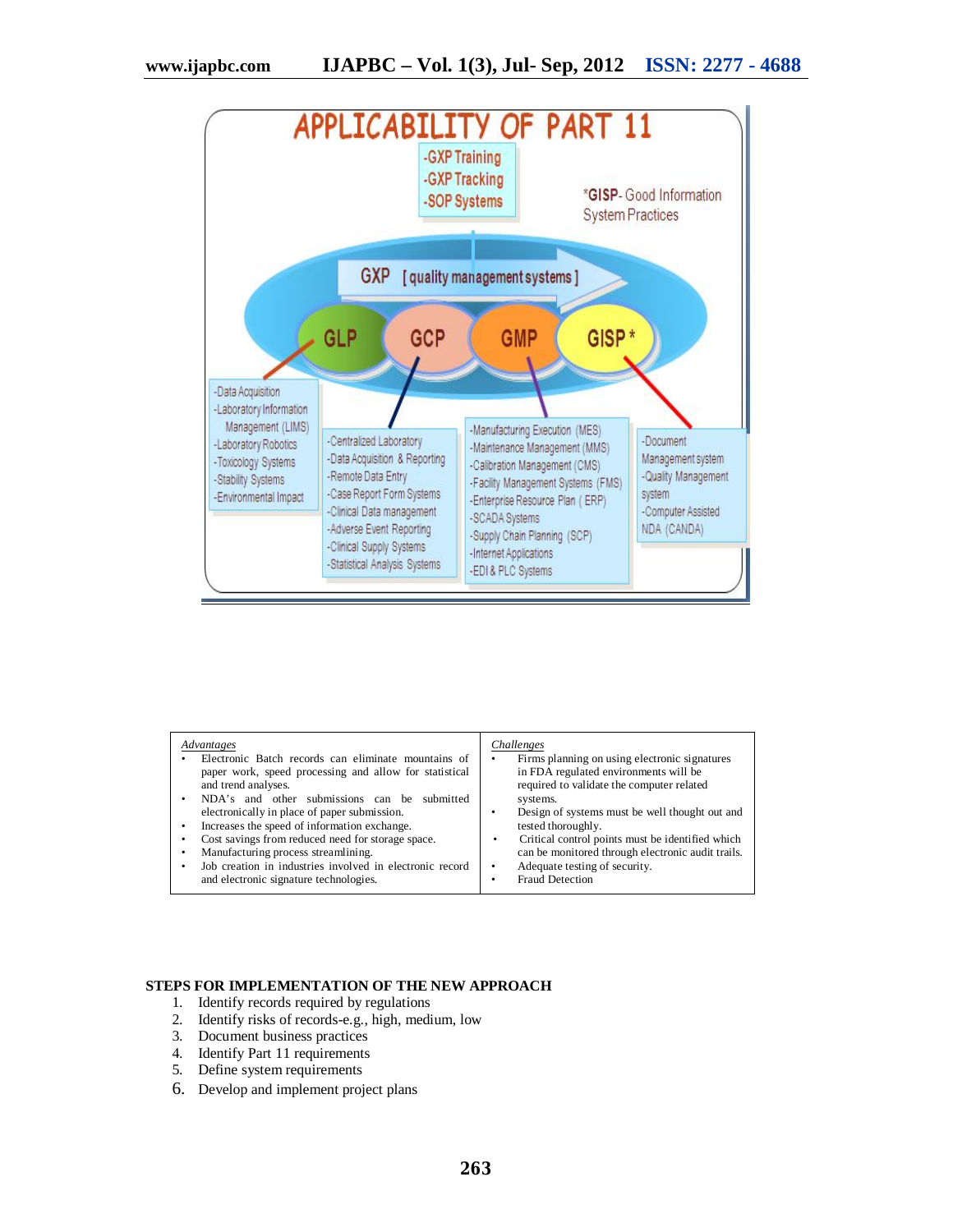

#### **DISCUSSION**

In today's complex business environment every company faces regulatory and business mandates of increasing magnitude and frequency that come at an increasingly higher cost. As a result, every enterprise needs to adapt - moving from a compliance-only, departmental, or ad hoc approach to a more enterprise-wide approach to implement 21 CFR Parts 11, as it will affect not only the risk of non-compliance - it affects their bottom lines. While the use of electronic records and signatures brings with it a range of compliance challenges, it will also help to assess and realize tremendous improvements in business process flows, increased data integrity, faster regulatory response, quicker

time-to-market, and increased data security. Inherent in 21 CFR Part 11 compliance is validation of the system used within its current operating environment. However, everyone must still comply with all applicable predicate rule requirements for validation. A Critical approach may be recommended based on a justified and documented risk assessment and a determination of the potential of the system to affect product quality and safety and record integrity through extensive<br>education and training programs on programs on software/system development and validation to emphasize predicate regulation record requirements.